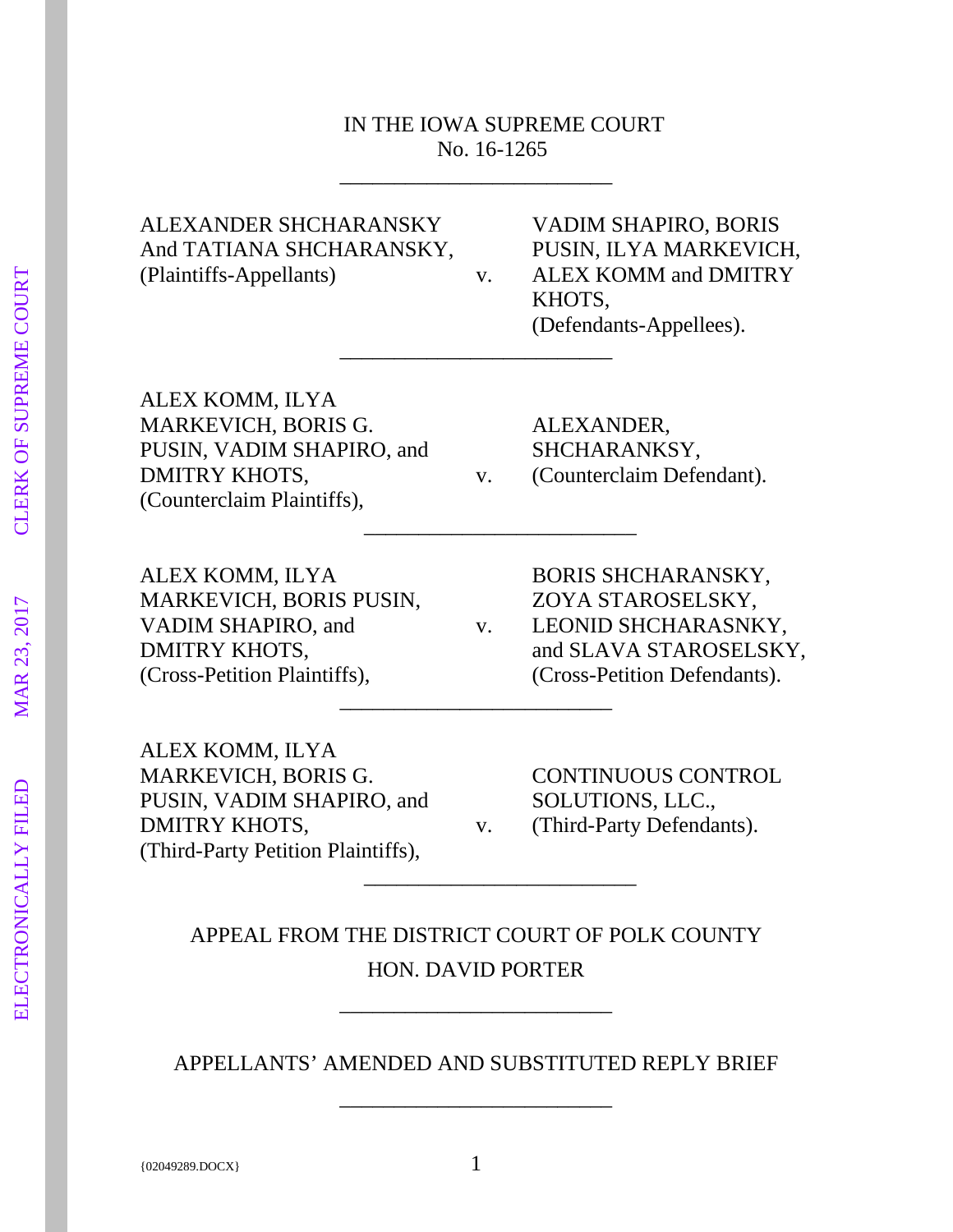## THE WEINHARDT LAW FIRM

Mark E. Weinhardt Danielle M. Shelton 2600 Grand Avenue, Suite 450 Des Moines, IA 50312 Telephone: (515) 244-3100 Facsimile: (515) 288-0407 Email: [mweinhardt@weinhardtlaw.com](mailto:mweinhardt@weinhardtlogan.com) [dshelton@weinhardtlaw.com](mailto:wortman@weinhardtlogan.com)

ATTORNEYS FOR PLAINTIFFS-APPELLANTS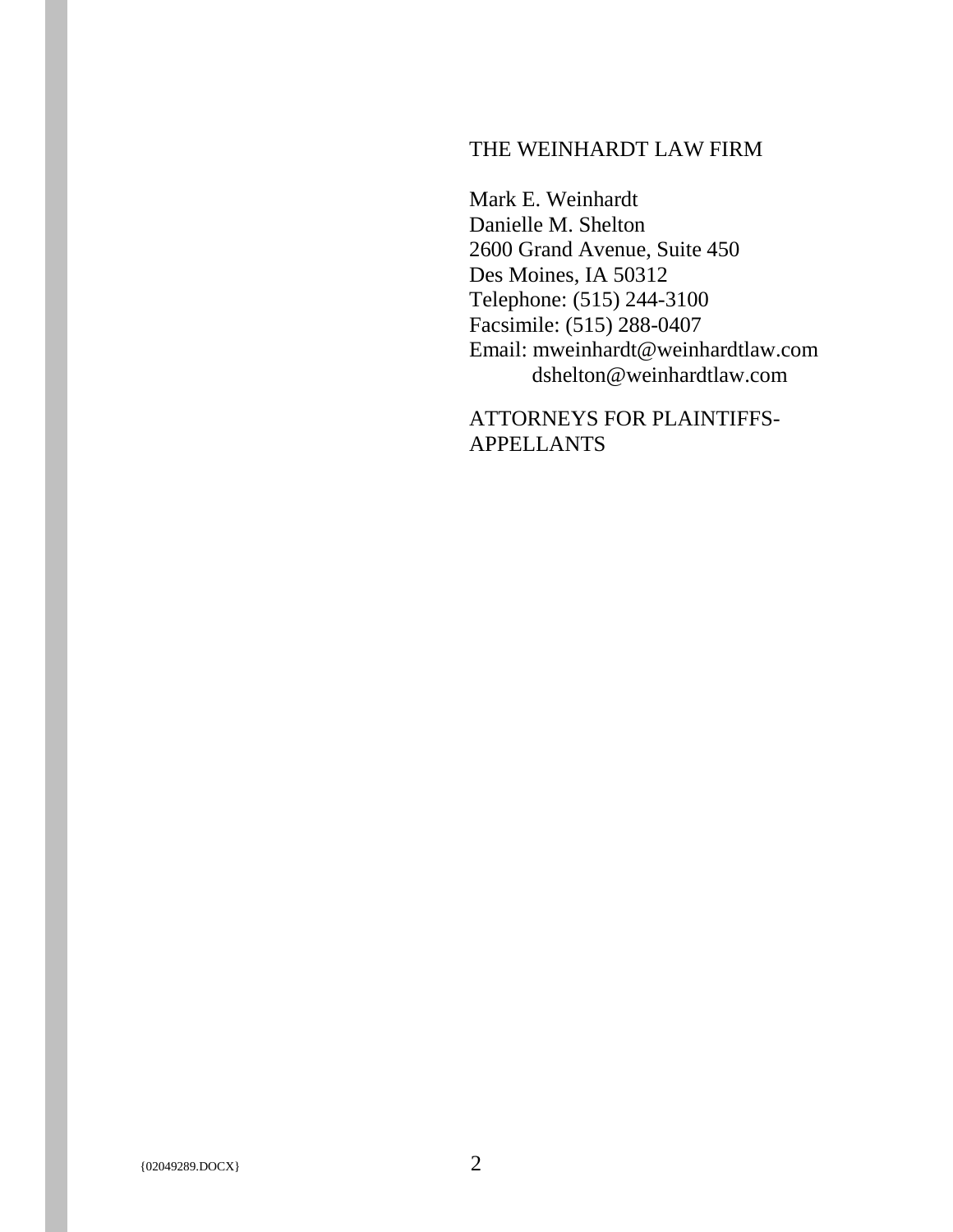# **TABLE OF CONTENTS**

| $\mathbf{I}$ .<br>THE PLAINTIFFS' RULE 1.904 MOTION WAS PROPER AND<br>NECESSARY TO PRESERVE ERROR AND FACILITATE THIS |  |
|-----------------------------------------------------------------------------------------------------------------------|--|
| II.<br>THE DISTRICT COURT IMPROPERLY REJECTED PLAINTIFFS'<br>CONTRIBUTION CLAIM BASED UPON AN ERRONEOUS               |  |
| III. THE APPROPRIATE RELIEF IS ENTRY OF JUDGMENT FOR<br>THE PLAINTIFFS ON THEIR CONTRIBUTION CLAIM.  18               |  |
|                                                                                                                       |  |
|                                                                                                                       |  |
|                                                                                                                       |  |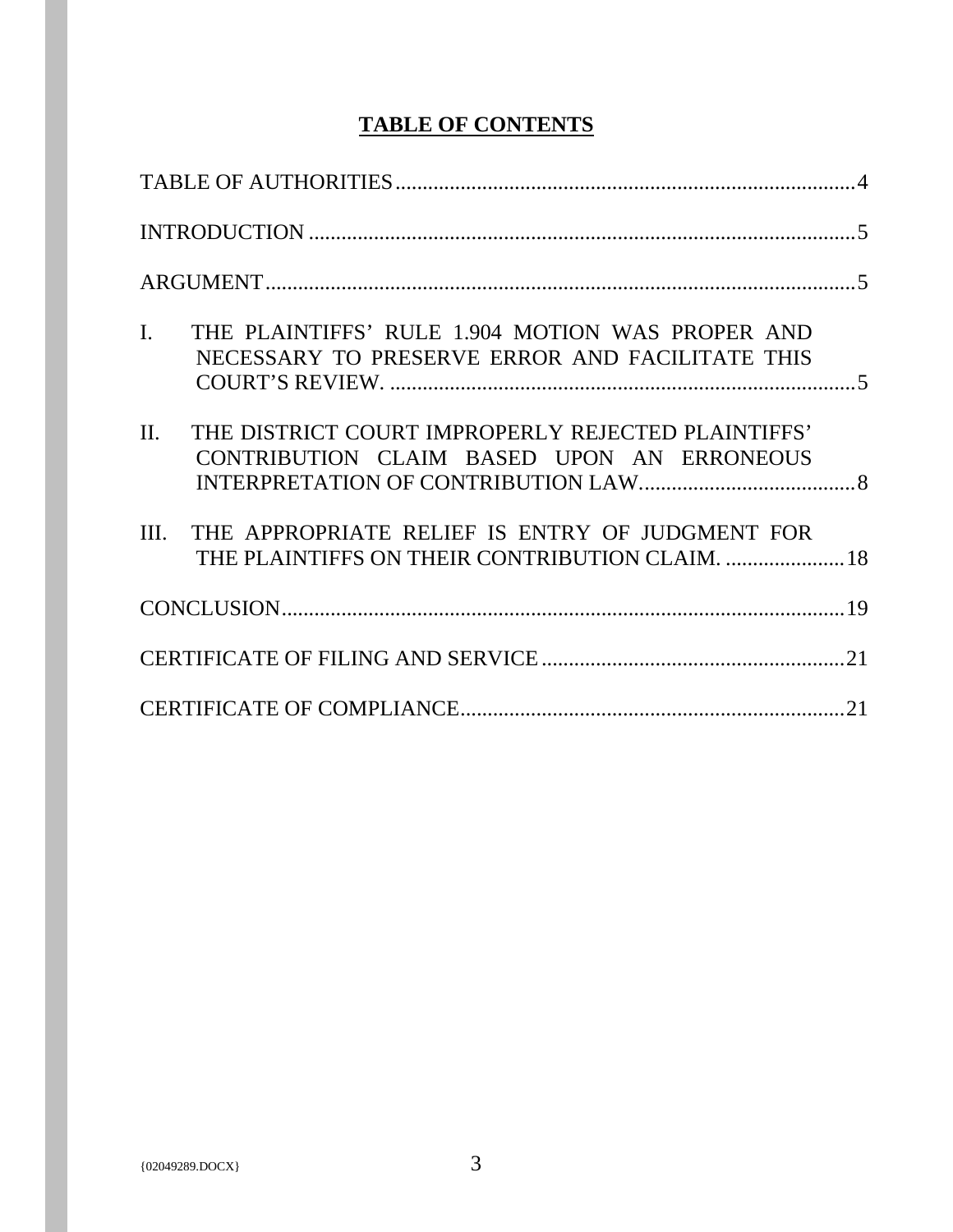## **TABLE OF AUTHORITIES**

## <span id="page-3-0"></span>**Cases**

| Byrnes v. Phoenix Assur. Co. of N.Y., 178 F. Supp. 488                                    |
|-------------------------------------------------------------------------------------------|
|                                                                                           |
|                                                                                           |
|                                                                                           |
| Hills Bank & Trust Co. v. Converse, 772 N.W.2d 764 (Iowa 2009) 8                          |
|                                                                                           |
|                                                                                           |
| M&I Bank v. Cookies on Demand, L.L.C., 270 P.3d 1229                                      |
| Merten v. Eggers, 776 N.W.2d 112 (table), 2009 WL 2952064                                 |
| Sierra Club Iowa Chapter v. Iowa Dep't of Transp., 832 N.W.2d 636                         |
| Wold v. Grozalsky, 277 N.Y. 364, 368, 14 N.E.2d 437 (1938) 14<br><b>Other Authorities</b> |
| Restatement (Third) of Restitution and Unjust Enrichment § 23                             |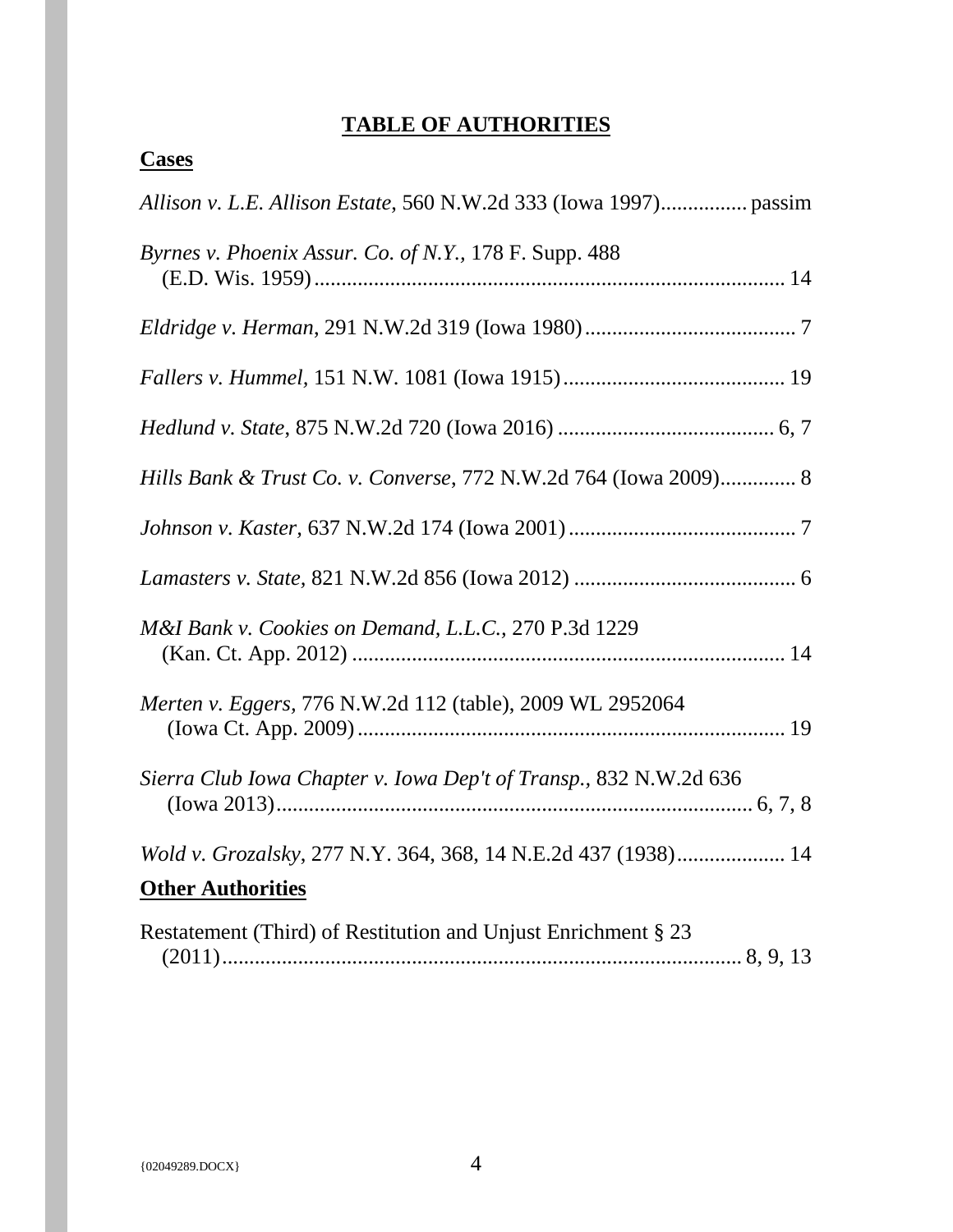#### **INTRODUCTION**

<span id="page-4-0"></span>This case reduces to a single legal question about which the parties and the district court have gone around and around: When a plaintiff pays more than its fair share of a jointly held debt and then seeks contribution from its co-obligor, does it matter where the payor plaintiff got the money it paid to the creditor? The district court said "yes." With due respect, that was the wrong answer. All errors in this case—in which the pertinent facts are undisputed—flow from that wrong answer. Aside from a couple of unnecessary diversions (which are dealt with in divisions I. and III. below), this Court can correct all errors, restore this case to the realm of settled contribution law in Iowa and elsewhere, and direct judgment in the Plaintiffs' favor by properly answering the legal question "no." That is what this Court should do.

#### **ARGUMENT**

#### <span id="page-4-2"></span><span id="page-4-1"></span>**I. THE PLAINTIFFS' RULE 1.904 MOTION WAS PROPER AND NECESSARY TO PRESERVE ERROR AND FACILITATE THIS COURT'S REVIEW.**

The Plaintiffs' Rule 1.904 motion was proper and necessary to preserve error. In arguing that the motion was not proper, the Defendants ignore vast chunks of the Plaintiffs' motion and the relief it requested.<sup>[1](#page-4-3)</sup> See

<span id="page-4-3"></span><sup>&</sup>lt;sup>1</sup> The Defendants' argument appears to be premised on a belief that a 1.904 motion cannot ask the court to revisit its legal interpretations. As the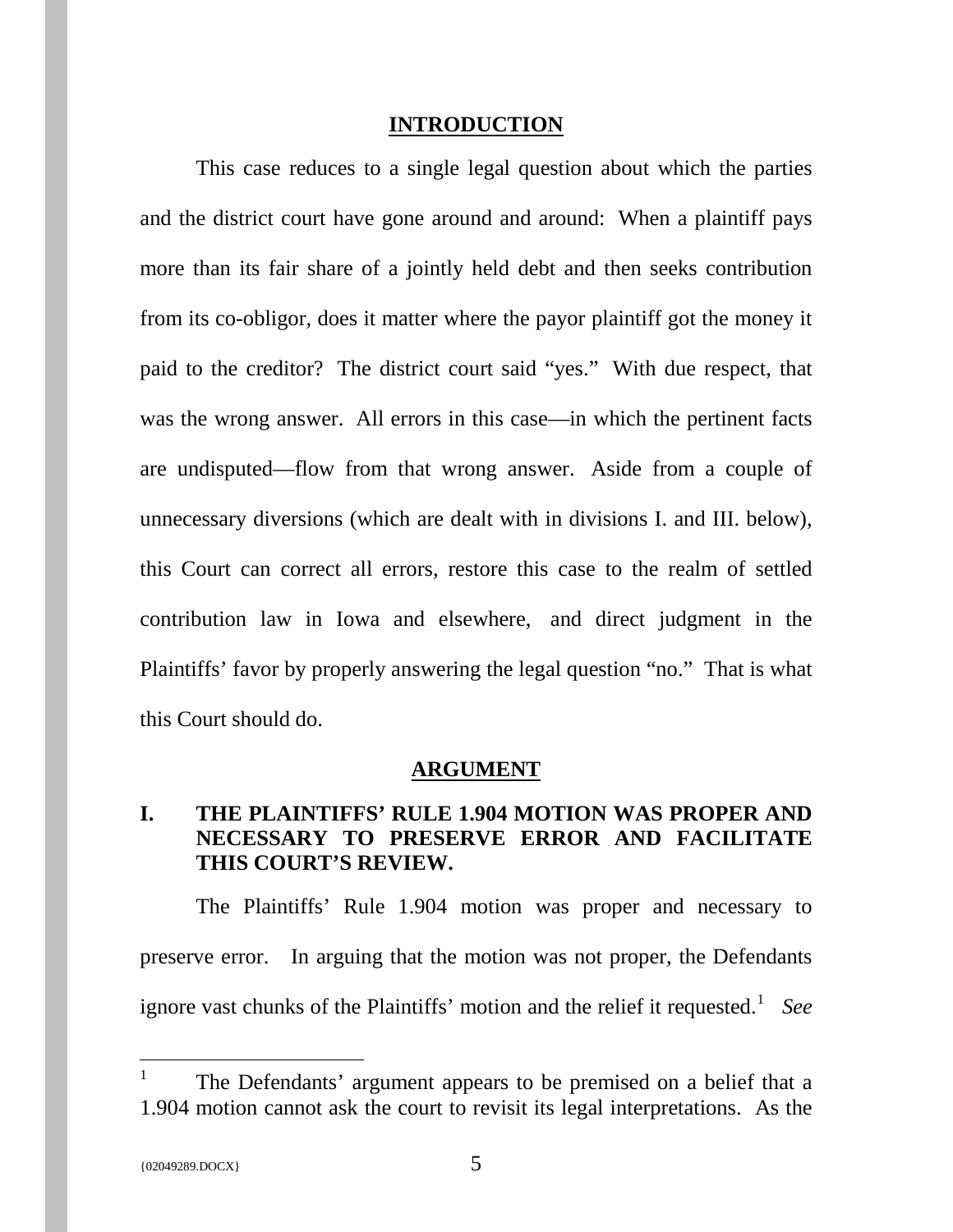App. 371-72. For example, in sections III and IV of the Plaintiffs' 1.904 Motion the Plaintiffs requested factual enlargement and modification of the findings associated with transfer of funds that the district court had not specifically addressed. *Sierra Club Iowa Chapter v. Iowa Dep't of Transp.,* 832 N.W.2d 636, 641 (Iowa 2013), *as revised on denial of reh'g* (July 15, 2013) ("Thus, when the district court fails to make specific findings, a rule 1.904(2) motion is an appropriate mechanism to preserve error. *Lamasters v. State,* 821 N.W.2d 856, 863 (Iowa 2012).").

Further even in sections I and II the Plaintiffs request enlargement, modifications, and amendments well beyond simply revisiting its legal interpretations. Given the conclusory nature of the court's ruling, the Plaintiffs requested additional, specific findings and conclusions in order to understand the basis for the court's holding. That is unquestionably a proper use of Rule 1.904, particularly where the ruling itself is somewhat "cryptic." *Id.* at 641 ("Similarly, [a Rule 1.904 motion] can be used to better enable a

Iowa Supreme Court made clear in the *Hedlund* case that the Defendants cite, the fact that a motion seeks reconsideration of a legal ruling does not somehow negate that the motion seeks modification and enlargement of the factual findings and legal conclusions. *See Hedlund v. State*, 875 N.W.2d 720, 727 (Iowa 2016) ("Thus, Hedlund's motion did not address any actual or possible factual misconceptions by the district court. It did not address lacunae in the court's ruling. It was not necessary to preserve error for appeal. It simply cited more authority in support of the same arguments that had already been rejected.").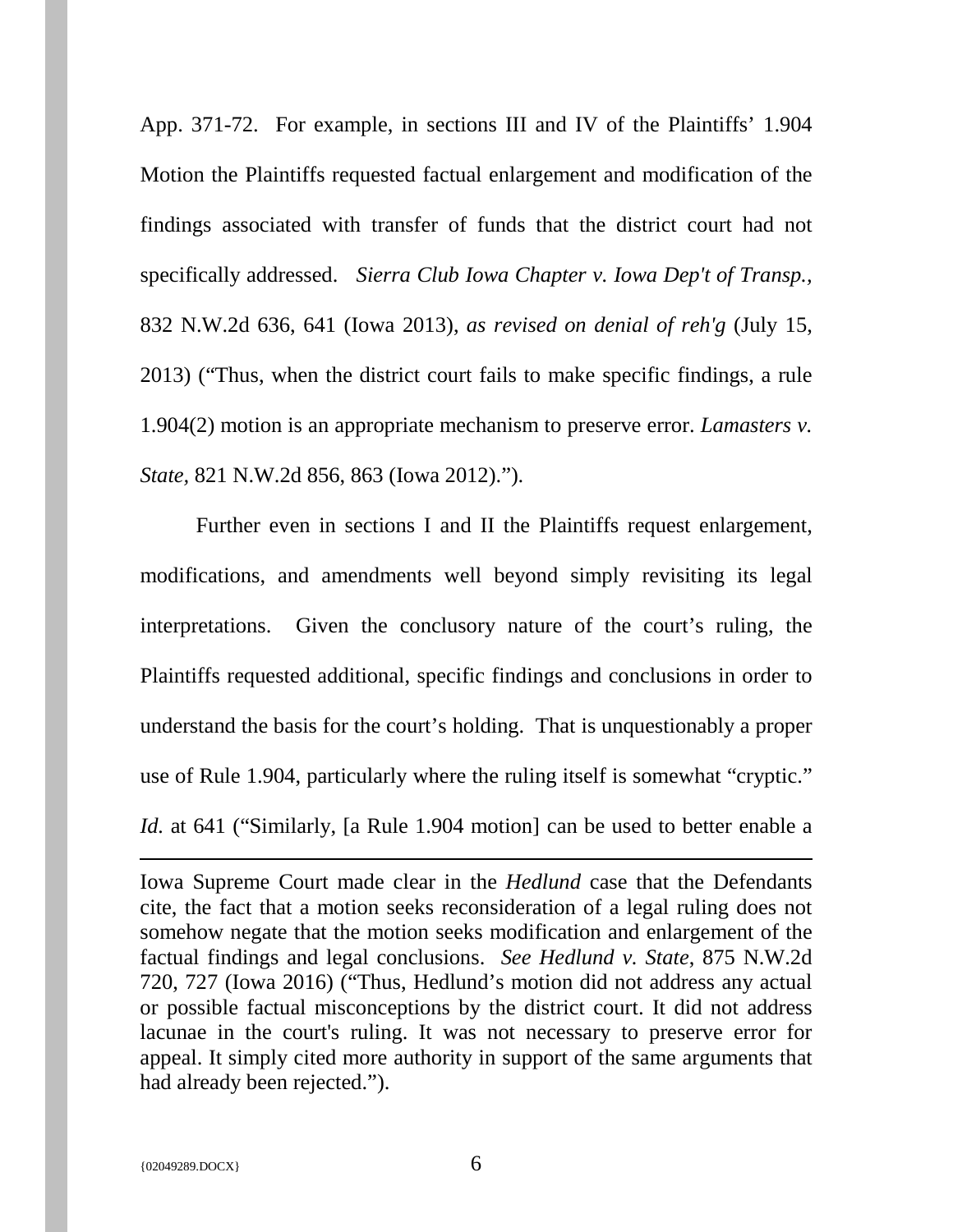party to attack 'specific adverse findings or rulings in the event of an appeal' by requesting additional findings and conclusions.") (internal citations omitted); *Hedlund*, 875 N.W.2d at 727 (noting proper use of 1.904 motion when the district court's "reasoning [is] so cryptic as to raise preservationof-error concerns"). In addition, the motion was arguably necessary to preserve error for the arguments on appeal.<sup>[2](#page-6-0)</sup> See Eldridge v. Herman, 291 N.W.2d 319, 321 (Iowa 1980) (If no motion for enlargement of findings was made, the appellate court will "assume all unstated findings necessary to support the judgment.").

<span id="page-6-0"></span><sup>&</sup>lt;sup>2</sup> As discussed *infra* pp. 8-11, the district court's 1.904 ruling did indeed clarify and elaborate on the legal and factual basis for the court's refusal to give legal effect to the transfer that occurred from the Plaintiffs' parents to the Plaintiffs. That example alone illustrates the propriety of the Plaintiffs' motion, which not only served the purpose of preserving error but also facilitated this Court's review. *See Sierra Club,* 832 N.W.2d at 640–41 ("The rule can be used by a party, with an appeal in mind, as a tool for preservation of error. Similarly, it can be used to better enable a party to attack 'specific adverse findings or rulings in the event of an appeal' by requesting additional findings and conclusions"); *Johnson v. Kaster,* 637 N.W.2d 174, 182 (Iowa 2001) ("The purpose of a rule 179(b) motion is 'to advise counsel and the appellate court of the basis of the trial court's decision in order that counsel may direct his attack upon specific adverse findings or rulings in the event of an appeal.'") (internal citations omitted).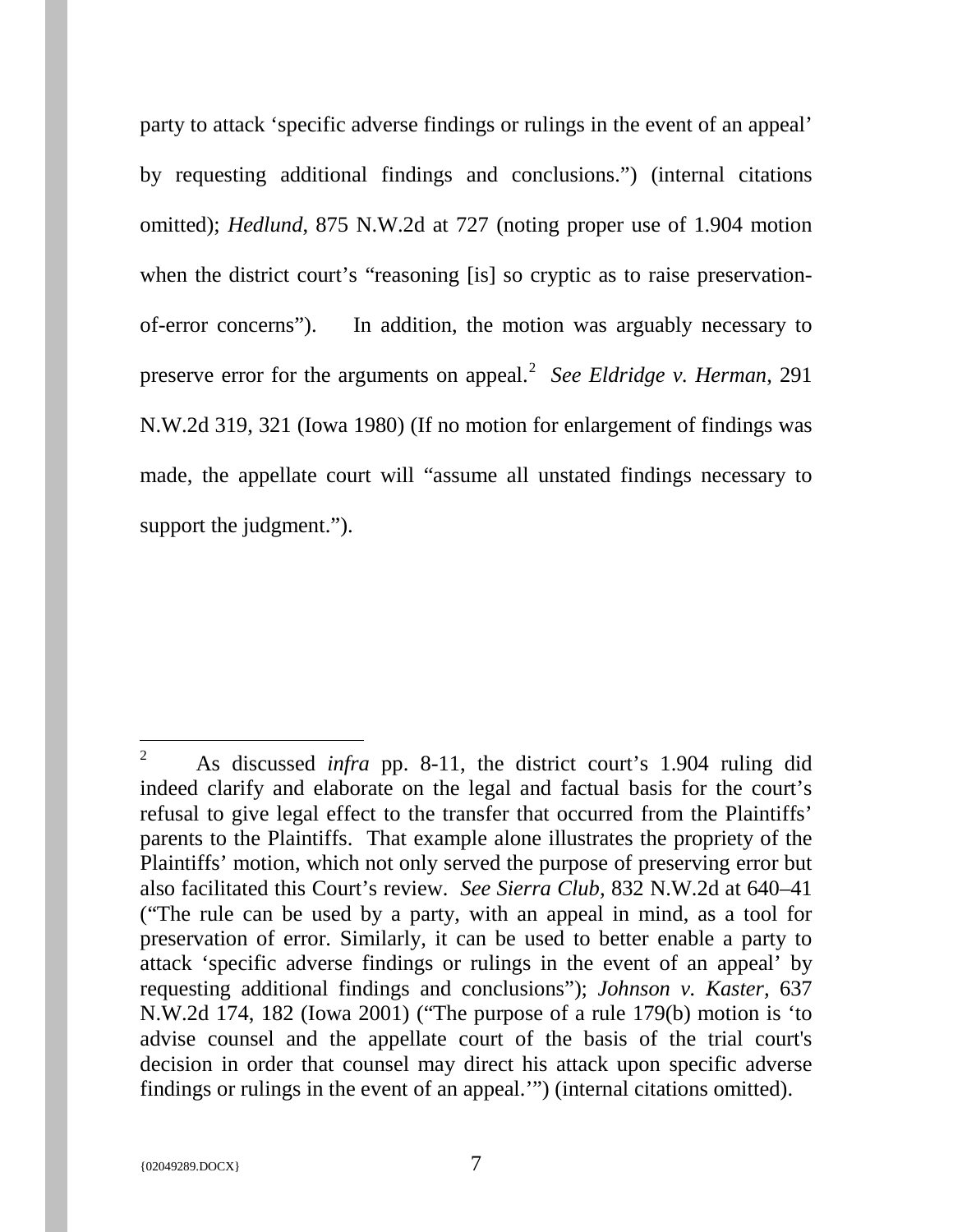### <span id="page-7-0"></span>**II. THE DISTRICT COURT IMPROPERLY REJECTED PLAINTIFFS' CONTRIBUTION CLAIM BASED UPON AN ERRONEOUS INTERPRETATION OF CONTRIBUTION LAW.**

The district court's ruling muddles Iowa contribution law by inquiring into whether the Plaintiffs used funds derived from someone else. Based on that inquiry, the court held that the Plaintiffs could not recover for contribution solely because they used funds they had received from their parents. App. 392. ("Plaintiffs failed to demonstrate they were indebted to their parents under Iowa law, and, therefore they were not entitled to contribution."). That holding is based upon an erroneous view of Iowa law. That inquiry, and the fatal consequences the court's ruling attaches to it, has no place in contribution law.

Instead, the Plaintiffs only were required to prove two elements to be entitled to contribution. They needed to show (1) that they were the payors and (2) that they paid more than their fair share of a joint obligation. *See Hills Bank & Trust Co. v. Converse*, 772 N.W.2d 764, 772, 773 (Iowa 2009) (adopting the Restatement approach for determining the contributive share of cosureties); Restatement (Third) of Restitution and Unjust Enrichment § 23 (2011) ("If the claimant renders to a third person a performance for which claimant and defendant are jointly and severally liable, the claimant is entitled to restitution from the defendant as necessary to prevent unjust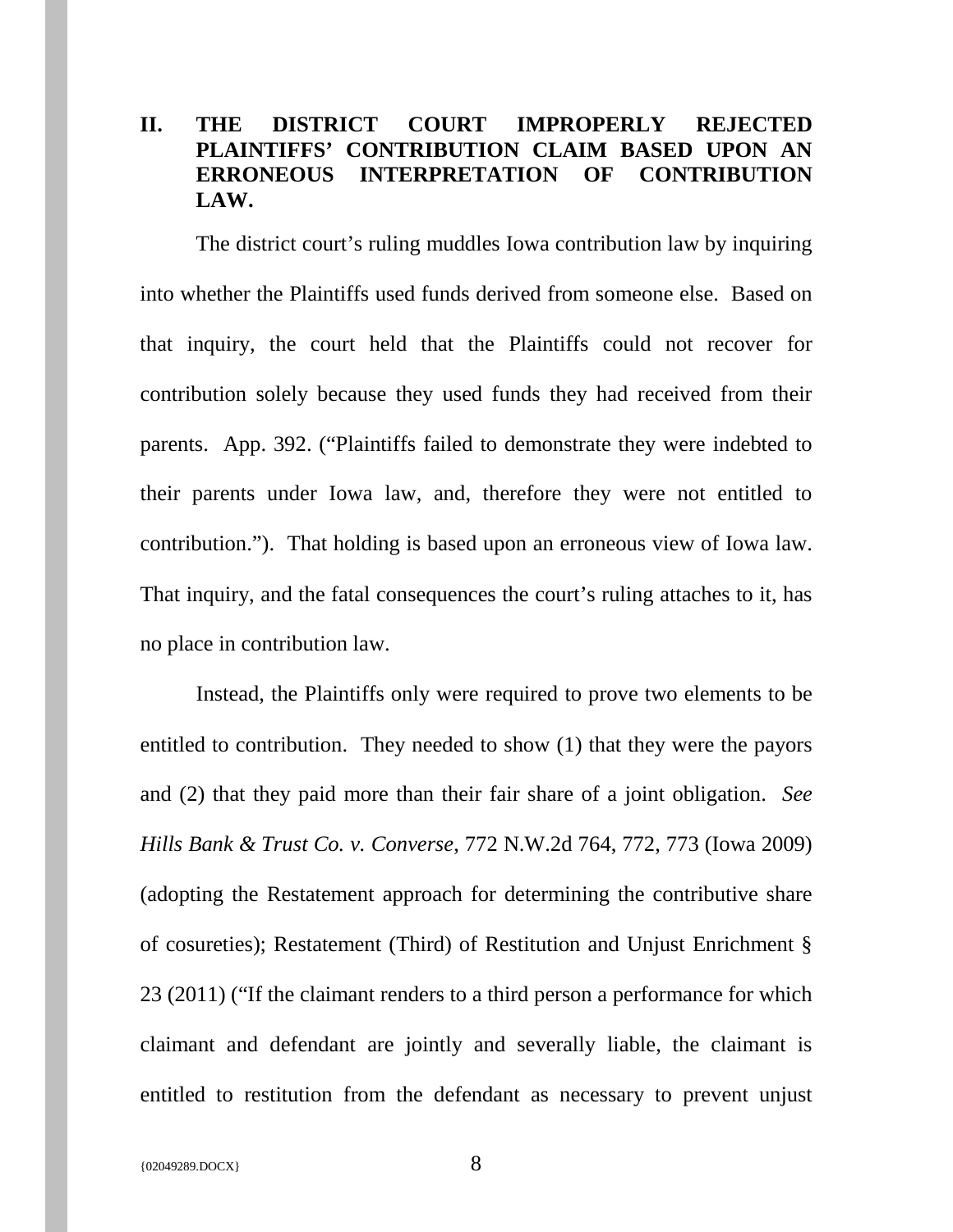enrichment."). Notably, the Restatement says nothing about where the "claimant" got the money used to "render to a third person performance." Under the proper test, the Plaintiffs – having, as no one disputes, written the checks from their bank accounts and those checks having paid off the entire joint obligation – easily satisfy Iowa contribution law. $3$ 

While this case presents a straightforward claim under contribution law, the district court misread *Allison v. L.E. Allison Estate*, 560 N.W.2d 333 (Iowa 1997), and conflated the two elements necessary to show grounds for contribution. In conflating the two elements, the court did not properly apply either. Specifically, in determining whether the Plaintiffs paid more than their share (the second element), the court asked whether the plaintiffs used money that was either gifted or borrowed. App. 355-57. The court then held that absent proof by the Plaintiffs that they were "*required* to repay

<span id="page-8-0"></span><sup>&</sup>lt;sup>3</sup> To be clear, no one disputes that the transfers from the Plaintiffs' parents to the Plaintiffs occurred and that the Plaintiffs then wrote the checks from their accounts to pay off the joint debt. In other words, everyone agrees that as a factual matter the Plaintiffs did actually make the payments. App. 392. ("In brief, the Court found Alex Shcharansky (Alex) and Tatiana Shcharansky (Tatiana) (collectively Plaintiffs) made several loan payments to Wells Fargo using money they received from their parents."); App. 356. ("*The monies were sent to Alex and Tatiana* for the sole and specific purpose of sending those monies on to Wells Fargo as repayment of the loans.") (emphasis added). The district court's determination to the contrary was based not on the facts of the transactions but only on its *legal* conclusion that because the monies originated from their parents, it was "actually" the parents who made the payments.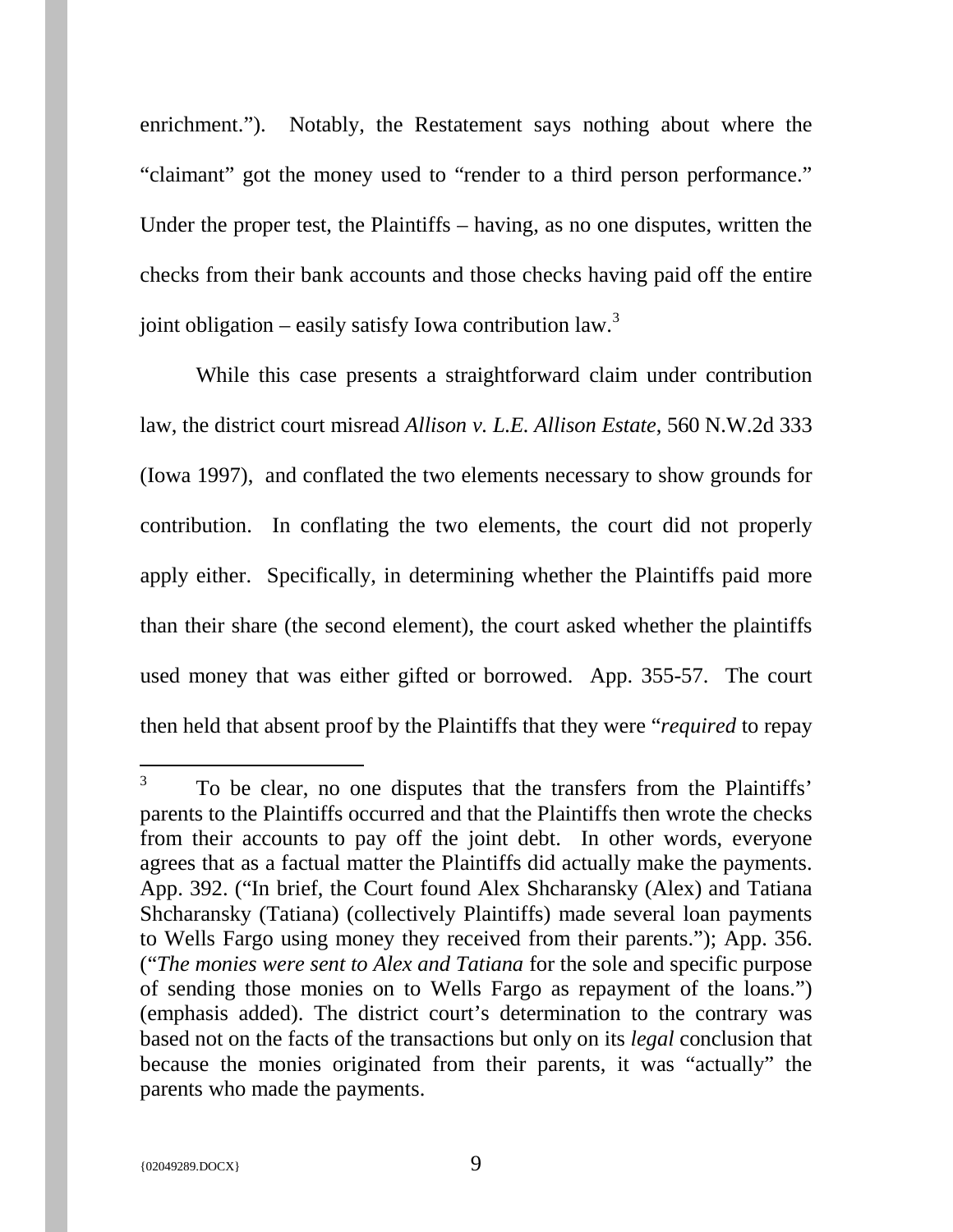the third parties which supplied the funds," $4$  the Plaintiffs could not show they paid more than their share. App. 394. ("Plaintiffs did not demonstrate that they are required to repay the third parties which supplied the funds. *Therefore*, they did not demonstrate that they were made to pay more than their share or that they were entitled to contribution.") (emphasis added).

The court then bootstrapped that conclusion to hold that because the Plaintiffs were not required to repay their parents, the first element was not satisfied, and it was the parents who "actually" made the payments. App. 355. ("Here, Alex and Tatiana used the parents' money to pay off the Wells Fargo obligation."). By injecting the irrelevant question of the source of the funds into contribution law, the district court created a rule of law in which a plaintiff, *solely because she uses money derived from someone else*, is barred from recovering in contribution. From that fact alone, the ruling creates two legal fictions: (1) that the Plaintiffs did not "actually" make the payments

<span id="page-9-0"></span> $\frac{4}{1}$  In both its initial ruling and its 1.904 ruling, the court's findings were focused on whether the monies transferred to the Plaintiffs from their parents were loans. App. 392. (emphasizing there was no "writing, such as a promissory note," no "collection proceedings," no reporting to credit bureaus," and no payments back to the parents). While the Plaintiffs disagree that these formalities are required for an intra-family loan, that inquiry misses the point entirely. It is irrelevant under contribution how, when, and from whom the Plaintiffs obtained the funds. As discussed *infra* at pp. 13-16, it is only relevant whether the funds actually belonged to the contribution plaintiffs at the time of the payments such that they "made the payments."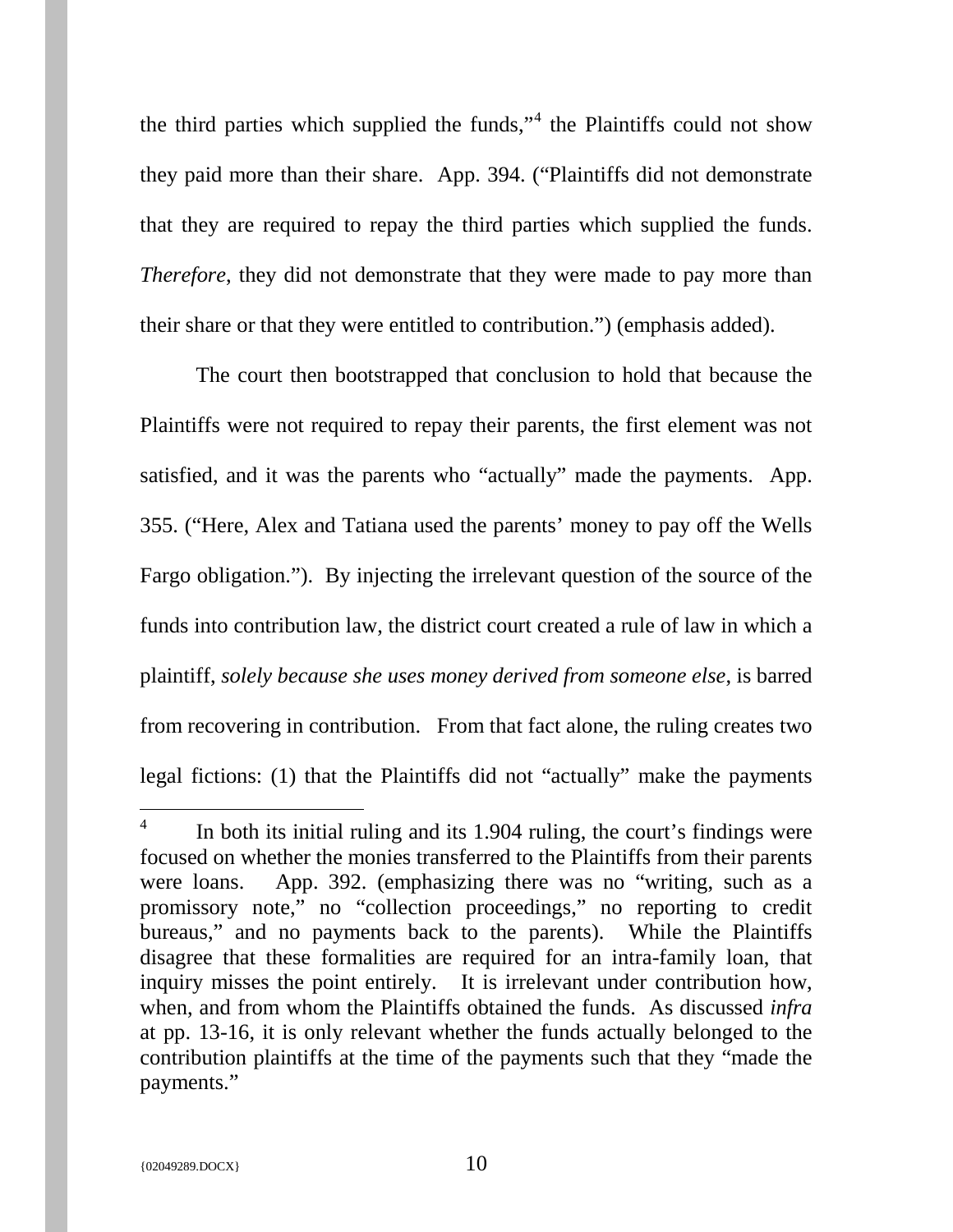(despite undisputed transactions showing they did), and (2) that the Plaintiffs did not pay "more than their share" (even though it was undisputed that they paid off the entire debt).

The district court's test not only leads to inequitable consequences that are plainly at odds with a claim grounded in principles of unjust enrichment, it also has no basis in Iowa law or the equitable law of contribution as it is widely understood. First, as discussed below and in Appellant's opening brief, *Allison* does not create the test applied by the district court. Second, the generally recognized law of contribution does not ask about the source of the payor's funds to determine a right to contribution.

First, *Allison* simply does not stand for the principle, as the district court's ruling posits, that "the source of funds [i.e., from where the plaintiff originally received those monies] is entirely relevant." App. 349. *Allison* did not establish this new inquiry and requirement under contribution law. It merely applied well-established contribution law (that requires the plaintiff to prove she made the payment) to a highly unusual fact situation. In *Allison*, the plaintiffs seeking contribution had not actually made the payments on the joint obligation, but were attempting to stretch contribution law by arguing that despite not actually paying the money, they somehow as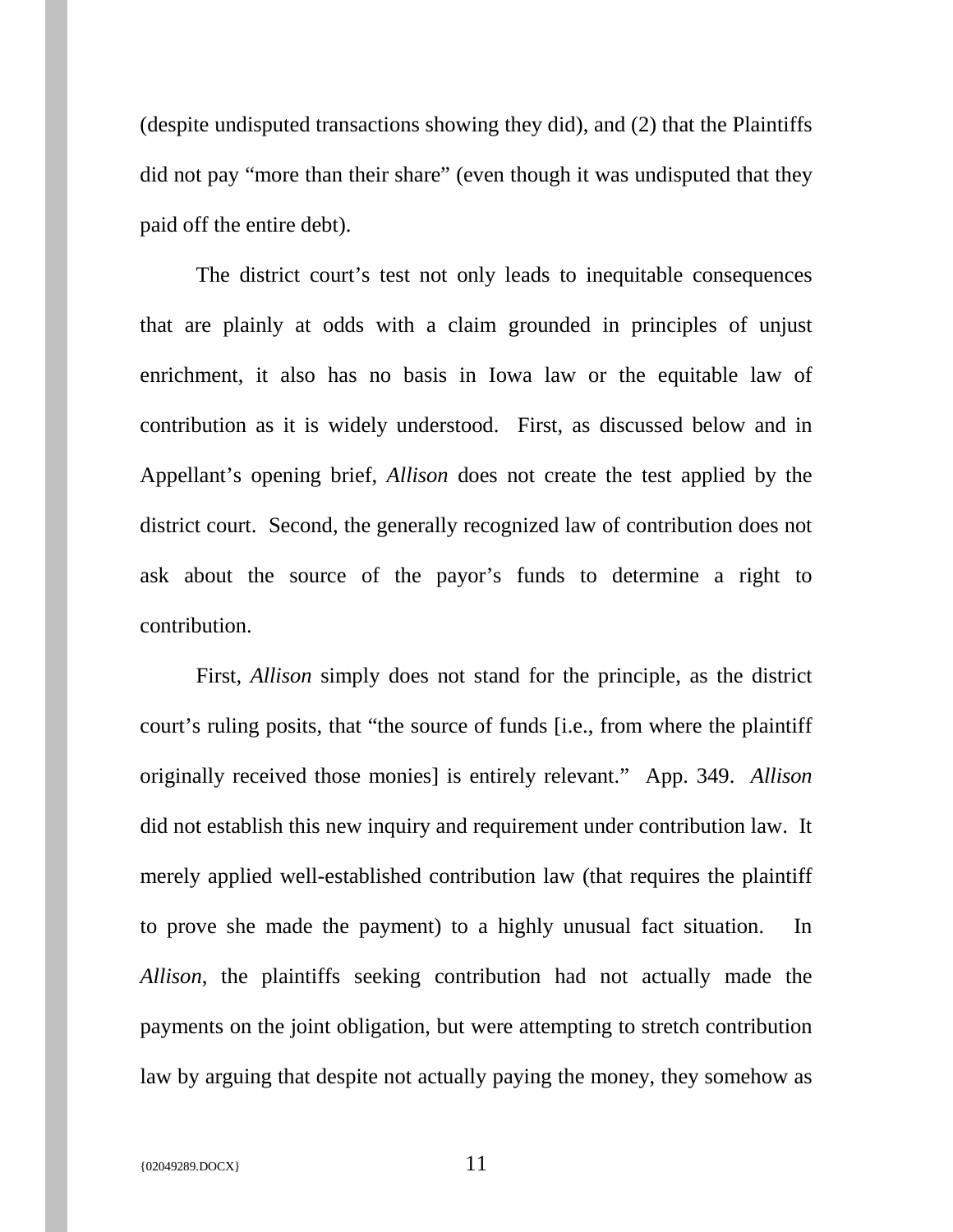a legal matter were the ones who made the payments. *Allison*, 560 N.W.2d at 334-35. That required more than a few mental gymnastics, including proving that the plaintiffs "*were obligated to repay the son–in-law*." App. 394. (emphasis added). Instead of viewing that as a factual burden of those plaintiffs unique to that case and without which they could not possibly show they "made the payments," the district court here took this to mean that the "source of funds is entirely relevant" to *any* contribution claim and that a contribution plaintiff who uses funds received from someone else must demonstrate an "obligation to repay" those funds.

That is a grave misreading of *Allison*. If accurate, the district court's interpretation would turn Iowa contribution law on its head and considerably undermine its ability to achieve equity. Fortunately, *Allison* fits well with existing and long-established Iowa contribution law in that it simply asks "did the plaintiff make the payments?" Although that question obviously took on special inquiry and scrutiny in *Allison* when the funds were not paid by the contribution plaintiffs, it is easily satisfied when, as here, the contribution plaintiffs actually wrote the checks with funds in their bank accounts. [5](#page-12-0)

 <sup>5</sup> Notably, it is only through this misreading of *Allison* that the Court reaches the conclusion that the Plaintiffs had the additional "burden" of showing the "nature of these transactions" from their parents. App. 395.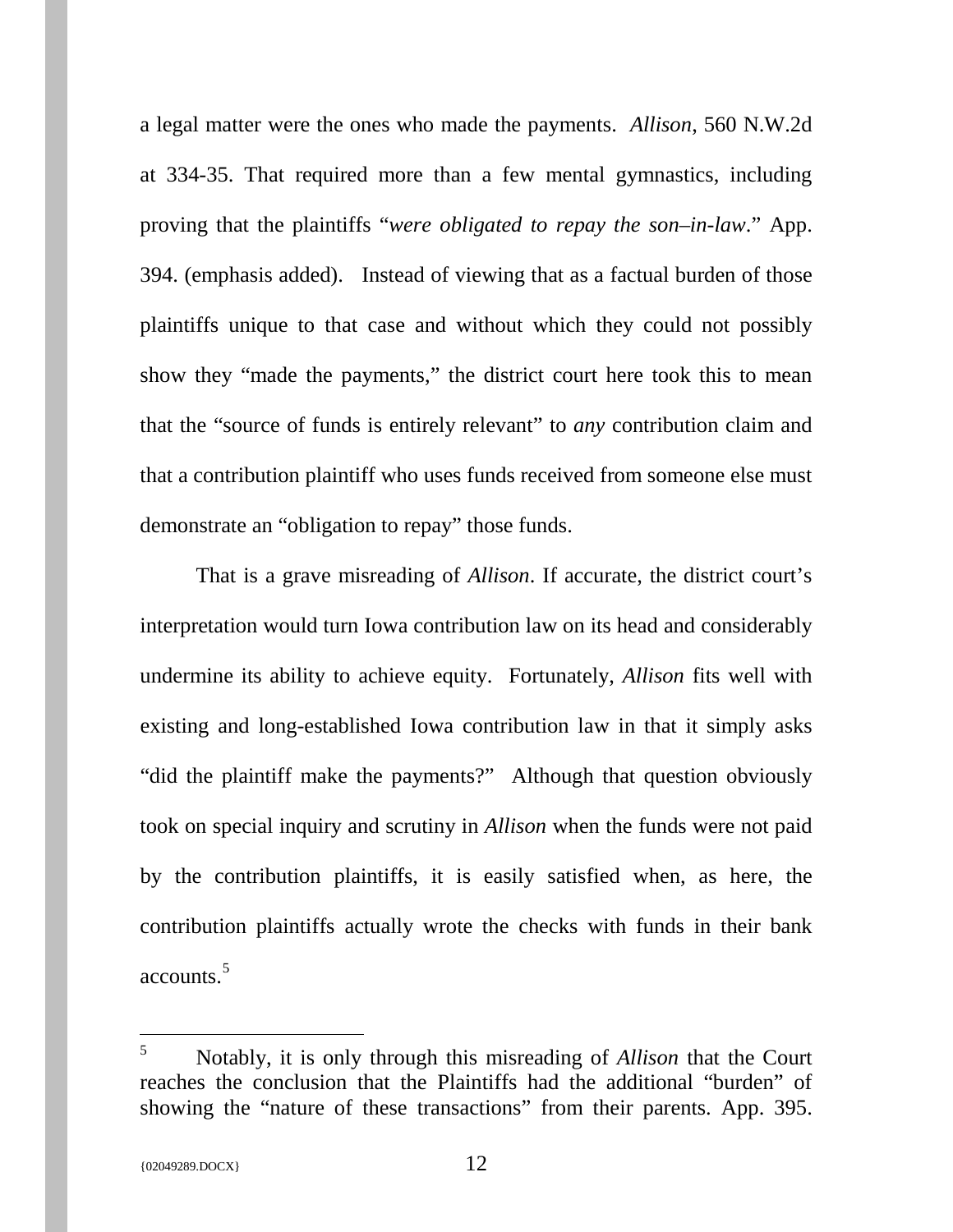Other than *Allison*, the Defendants do not purport to cite any Iowa law that would permit courts to scrutinize the money *that the payor* uses to pay more than her share of a joint obligation. The generally recognized law of contribution does create this barrier to recovery either. The Restatement (Third) of Restitution and Unjust Enrichment states, simply, that "[i]f the claimant renders to a third person a performance for which claimant and defendant are jointly and severally liable, the claimant is entitled to restitution from the defendant as necessary to prevent unjust enrichment." *Id.* § 23. The payor thus establishes her right to contribution by showing that (1) that she was in fact the payor (a straightforward proposition in this case, as in most cases) and (2) that she paid more than her fair share of a joint obligation (the fighting issue in many contribution cases, but not at issue here). $6$ 

Given that the Plaintiffs produced evidence showing that outright transfers of funds occurred – including from whom, when, how, and why – it is difficult to imagine what additional proof the Plaintiffs could have offered to convince the court the funds belonged to them when they made the payments.

<span id="page-12-0"></span> $6$  Indeed, even if it had been the parents who had directly made the payments (rather than outright transferring the money to the Plaintiffs), as long as they did so on behalf of the Plaintiffs, a contribution claim would still lie for the Plaintiffs. *See Wold v. Grozalsky*, 277 N.Y. 364, 368, 14 N.E.2d 437, 439 (1938) (holding a contribution claim lies for a plaintiff when "the judgment was paid on behalf of [the plaintiff]," because "[t]here can be no doubt that he would have such right if he had paid the money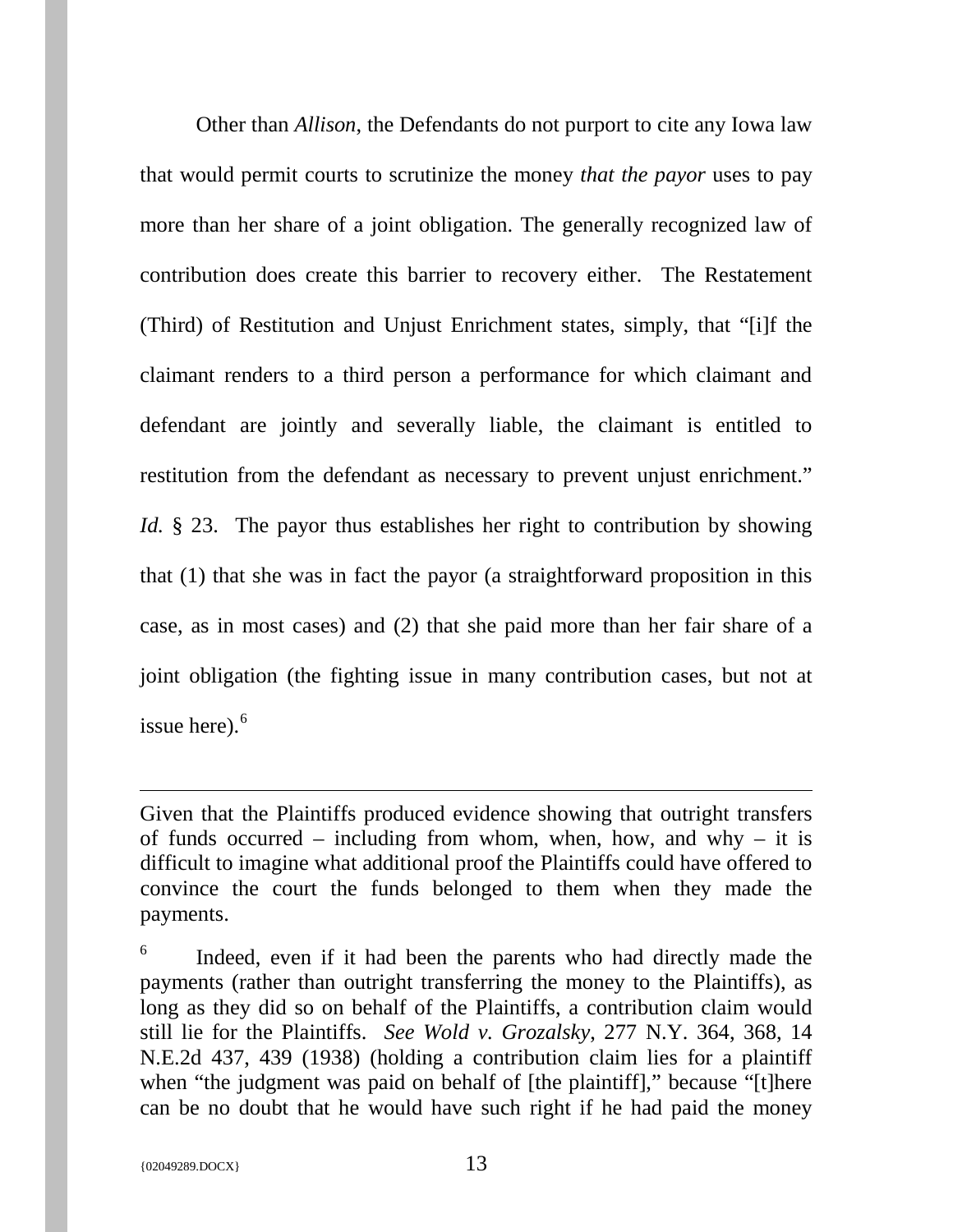Likewise, the defenses to a contribution action do not include a defense that the payor paid the joint obligation with money obtained from someone else. *See id.* §§ 62-70. Instead, defenses to contribution actions focus on equity *between the parties*. For example, a defendant could attempt show that "when the challenged transaction is viewed in the context of the parties' further obligations to each other" the defendant was not unjustly enriched (*id.* § 62), that the claimant has unclean hands (*id.* § 63), laches (*id.* 70), or other defenses that sound in equity. None of those defenses were raised here.<sup>[7](#page-15-0)</sup>

himself and in fact and effect this is what happened."); *M&I Bank v. Cookies on Demand, L.L.C.,* 270 P.3d 1229 (Kan. Ct. App. 2012) (allowing plaintiff to recover for contribution where "payment was made on [the plaintiff's] behalf" by a company in which the plaintiff and his wife were owners); *Byrnes v. Phoenix Assur. Co. of N.Y.,* 178 F. Supp. 488, 491 (E.D. Wis. 1959) ("Any amount thereof paid by [the plaintiff] or in his behalf, in excess of one-half of the judgment vests rights of contribution against [the defendant] in [the plaintiff], to which rights any party who paid on behalf of [the plaintiff] may be subrogated."). Indeed *Allison* itself recognized this line of authority, insofar as the Court suggests the outcome would have been difficult had the plaintiffs proven they were, despite not making the payments, obligated to repay their son-in-law for the payments he made to the defendants. *See Allison*, 560 N.W.2d at 335.

<span id="page-13-0"></span> $7\degree$  Instead of citing Iowa law or raising a recognized defense here, the Defendants urge this Court to adopt an approach apparently used in a nearly 100-year-old case from a California court. It is not surprising that the Defendants were unable to locate Iowa law, let alone modern support, for their proposition that the "true payment" was made by a third party, because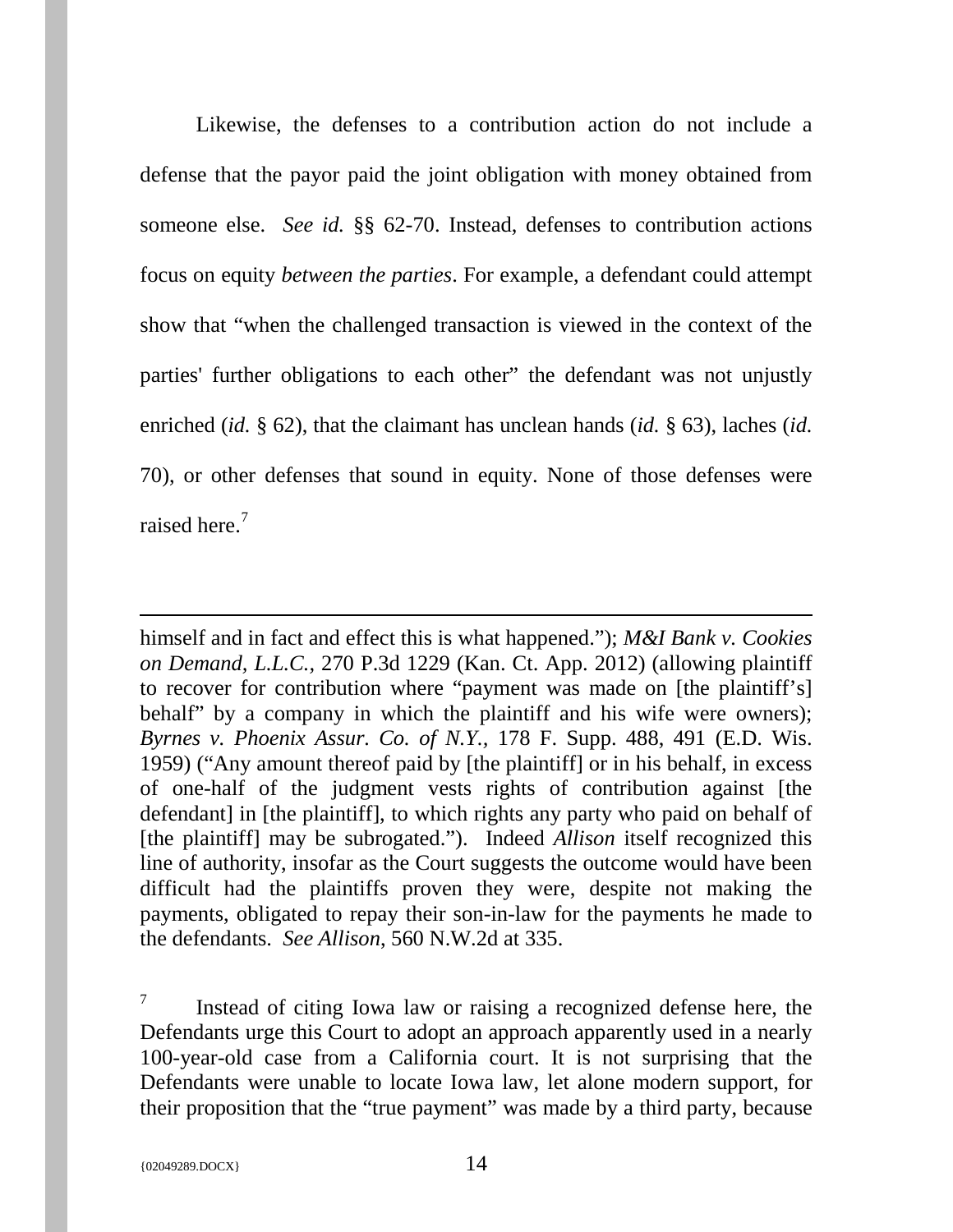As a last-ditch effort, the Defendants contend that the district court's ruling was premised on factual findings from which it could be inferred that there was wrongdoing by the Plaintiffs to defeat their contribution claim. However, this case was not about the facts, which were for all intents and purposes undisputed, but rather about the legal inferences drawn from those facts. While the district court expressed "skepticism" about the transactions here (as well as other conclusory labels such as referring to the transfer as "window dressing designed" to hide the parents' involvement), that skepticism was not borne from any evidence of a cover-up, a scheme, or ulterior and improper motives.<sup>[8](#page-16-0)</sup> Rather, it was merely borne from the district court's conclusion, based on its misreading of *Allison*, that there is

modern courts specifically reject such a theory. *See id.* § 64 (the "passing on" defense). Comment b to Section 64 states that:

By the rule of this section the fact of "passing on" is established by asking whether C (rather than B) is the person ultimately entitled to restitution. If so, the relevant question as a practical matter is whether restitution from A to B will facilitate recovery by C. If it would, the fact of B's passing on is no defense for A.

<sup>8</sup> That the Court of Appeals left open the possibility that there might be factual disputes, including credibility determinations, regarding who made the payments does not mean it held that the source of funds was relevant here. As *Allison* itself confirms, had the Plaintiffs not actually have been the ones to make the payments as a factual matter, an inquiry into who issued the payments and on whose behalf may have been relevant.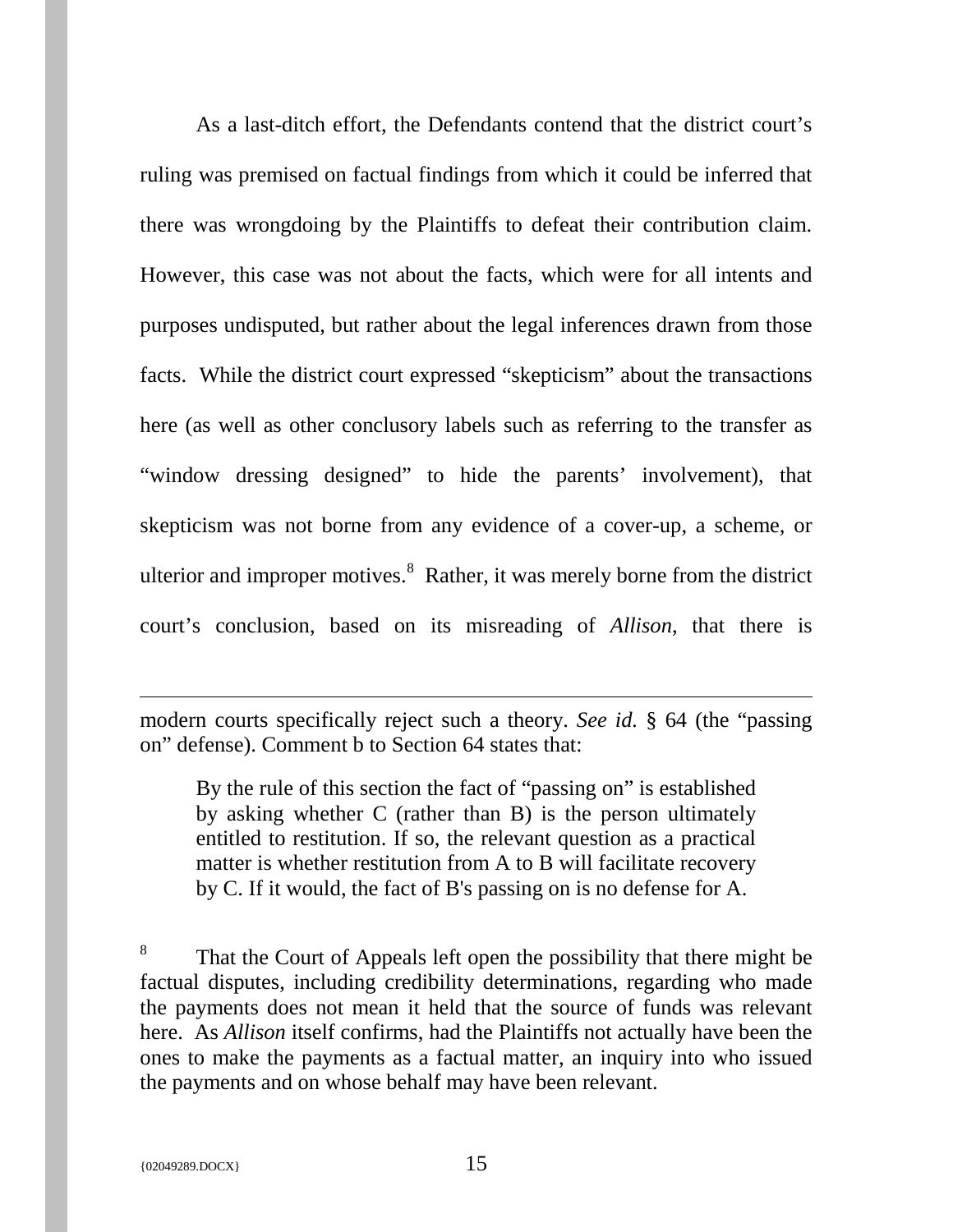something inherently suspicious about a contribution plaintiff using monies obtained from someone else. Despite the Plaintiffs' specific request in their Rule 1.904 motion that the court specify the legal and factual basis for its determination that it was the Plaintiffs' parents who made the payments,<sup>[9](#page-16-1)</sup> the district court notably did not make any findings or reference any wrongdoing that presumably would have formed the basis of its nullification of the transfer. Instead, the district court punted on the question posed, issuing no additional findings or rulings, and merely stating that it "has a hard time describing exactly what these transactions [to plaintiffs from their parents] were." App. 395. Thus, despite its ruling that necessarily was based on its conclusion that the transfers were invalid, it pointed to no claims of wrongdoing.

<span id="page-15-0"></span>Thus, instead of making findings that would "render that transfer of funds somehow legally invalid, improper, or inexistent," as the Plaintiffs' motion requested, the court stated that it had no obligation to do so. It held that it was the Plaintiffs' burden, not the court's, to show the nature of these

<sup>&</sup>lt;sup>9</sup> App. 373. (requesting enlargement of findings and conclusions showing "what transaction the Court concludes happened between the Plaintiffs and their parents" and requesting that because the initial ruling "renders that transfer of funds somehow legally invalid, improper, or inexistent, it is necessary for the Court to explain the findings of facts and legal principles that support its conclusion.").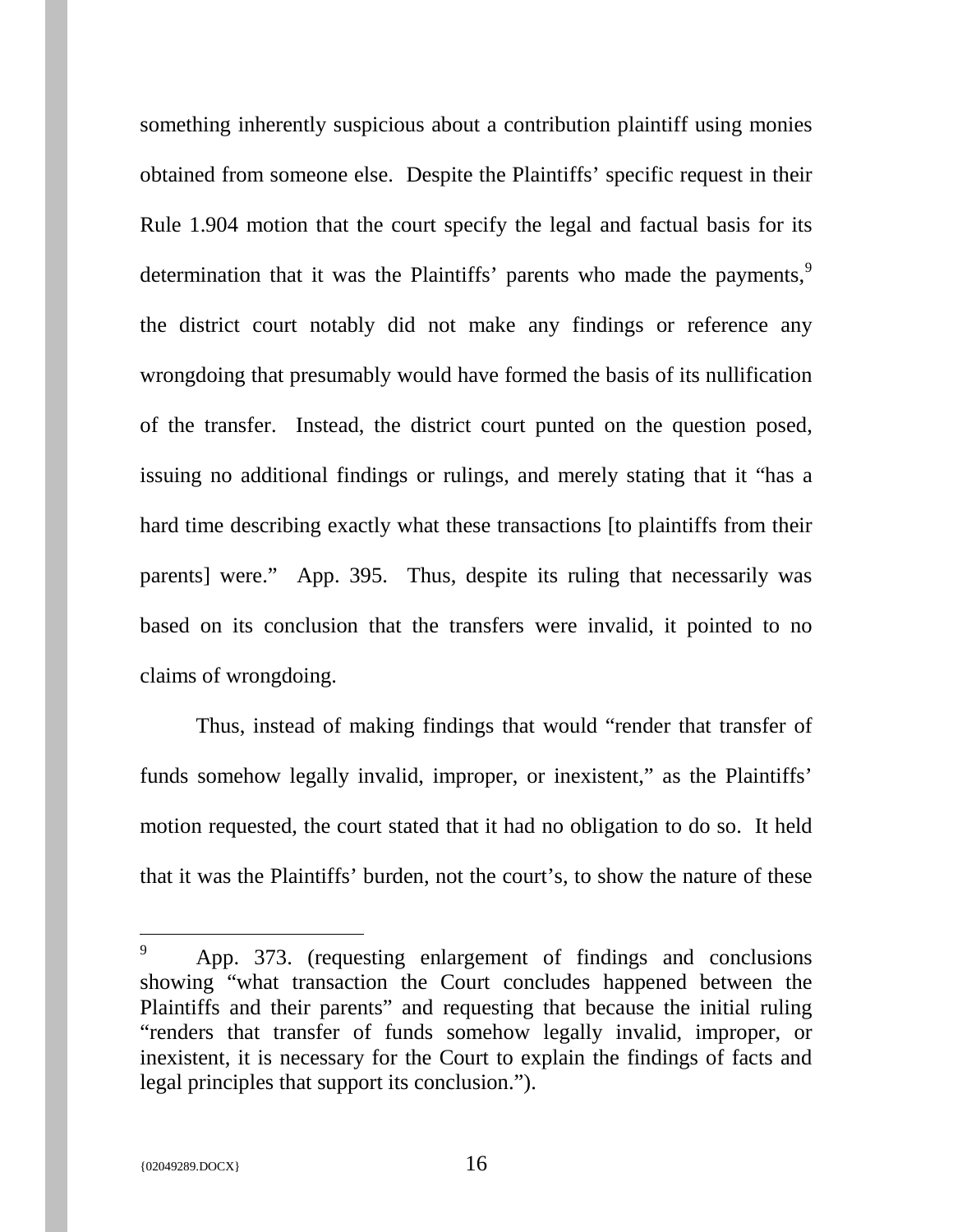transfers. But, as explained in footnote 5, the Plaintiffs carried their burden through undisputed evidence showing that they obtained the funds and how they did so. As the district court's ruling implicitly rejected that evidence, it was incumbent upon the district court to explain the factual or legal basis for doing so. That it did not point to any such factual basis, and instead deflected the question, indicates that its legal ruling was not grounded in any specific factual determinations of wrongdoing but rather the erroneous interpretation of *Allison* that infected the ruling as a whole.

<span id="page-16-1"></span><span id="page-16-0"></span>Lacking any evidence of fraud, a scam, or other inequitable conduct that would invalidate the transfers, the Defendants attempt to make something of the so-called "inconsistent stors ires" of the Plaintiffs. That argument is a red herring, intended to divert this Court's attention from the undisputed facts that showed that those transferred occurred. The Plaintiffs consistently described the facts about how and why they got the funds: Namely, the Plaintiffs asked their parents for money, told them the purpose for which they needed it, their parents transferred the monies to the accounts of the Plaintiffs for that purpose, and from those accounts the Plaintiffs paid off the Wells Fargo debt. There was no evidence to suggest they had attempted to "hide" from where they had gotten the funds, and there was no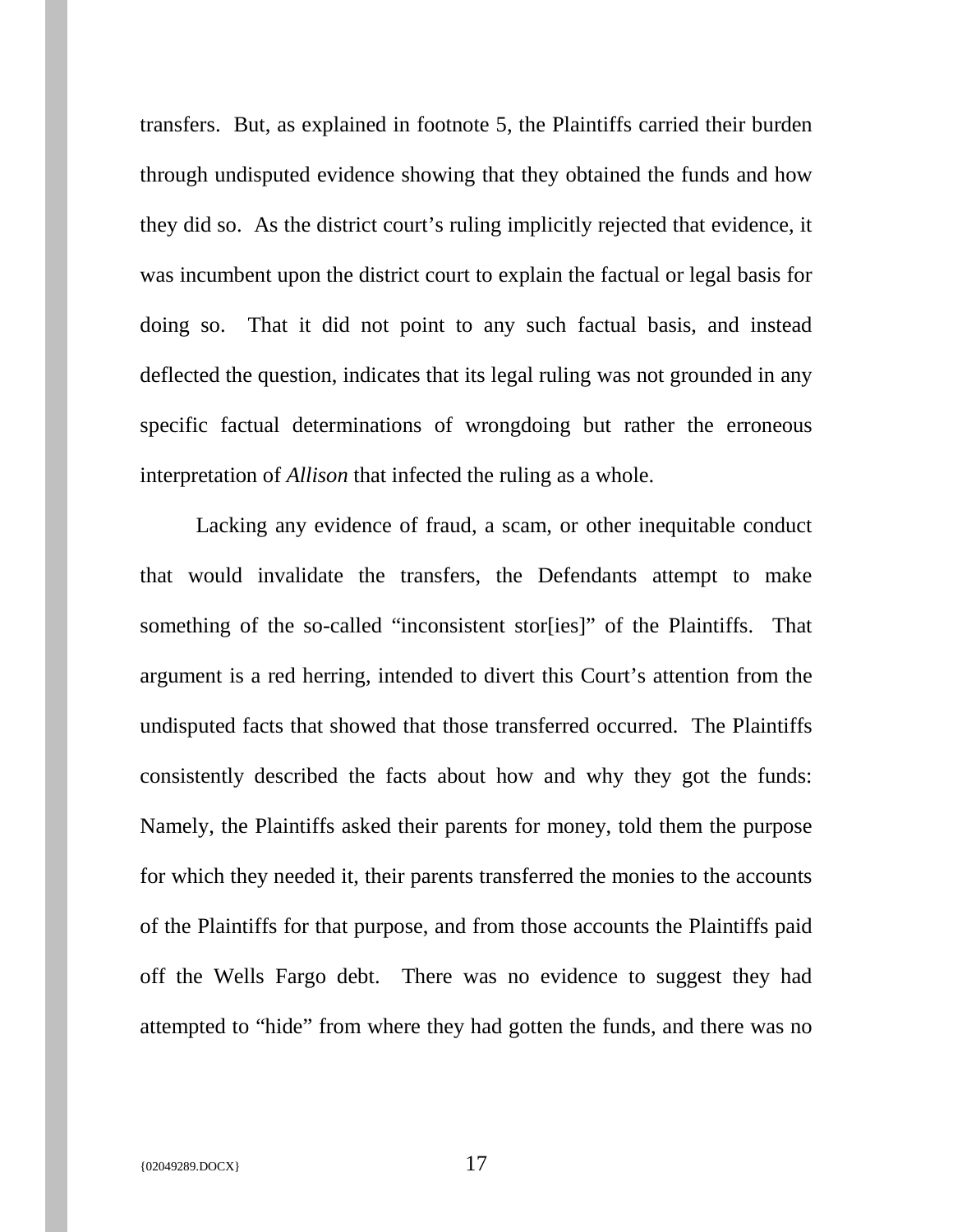"inconsistency" about the actual transferring of the funds.<sup>[10](#page-18-1)</sup> The so-called inconsistency seized on by the Defendants is not about what happened, but what label the Plaintiffs attached to it, sometimes labeling the transfer a loan and other times a gift. Given that the transfer had features of both, and it is irrelevant under contribution law which it was, the variance is irrelevant to the critical inquiry of who "made the payments."

#### <span id="page-17-0"></span>**III. THE APPROPRIATE RELIEF IS ENTRY OF JUDGMENT FOR THE PLAINTIFFS ON THEIR CONTRIBUTION CLAIM.**

Because the district court denied the Plaintiffs' contribution claim based entirely upon an error in law, the appropriate relief is that judgment be entered for the Plaintiffs. There is no legal or factual basis to bar the Plaintiffs' claim and, in fact, inequity will result if the Defendants are allowed to remain unjustly enriched. While the Defendants are correct that the district court siphoned off the Defendants' legal claims (something it did over the Defendants' objection), that does not prevent entering judgment on the equitable claim that was before the district court. *See Merten v. Eggers,* 776 N.W.2d 112 (table), 2009 WL 2952064, at \*3 (Iowa Ct. App. 2009)

 $10$  Similarly, the district court's holding that the Plaintiffs acted as mere "conduits" for their parents to make the payments makes no sense here. The parents had no dog in this fight, so the concept that they would need their children to act as their "conduit" has no basis in reality. The undisputed evidence was that the parents transferred the money to their children to help their children, not to help themselves or to help the defendants.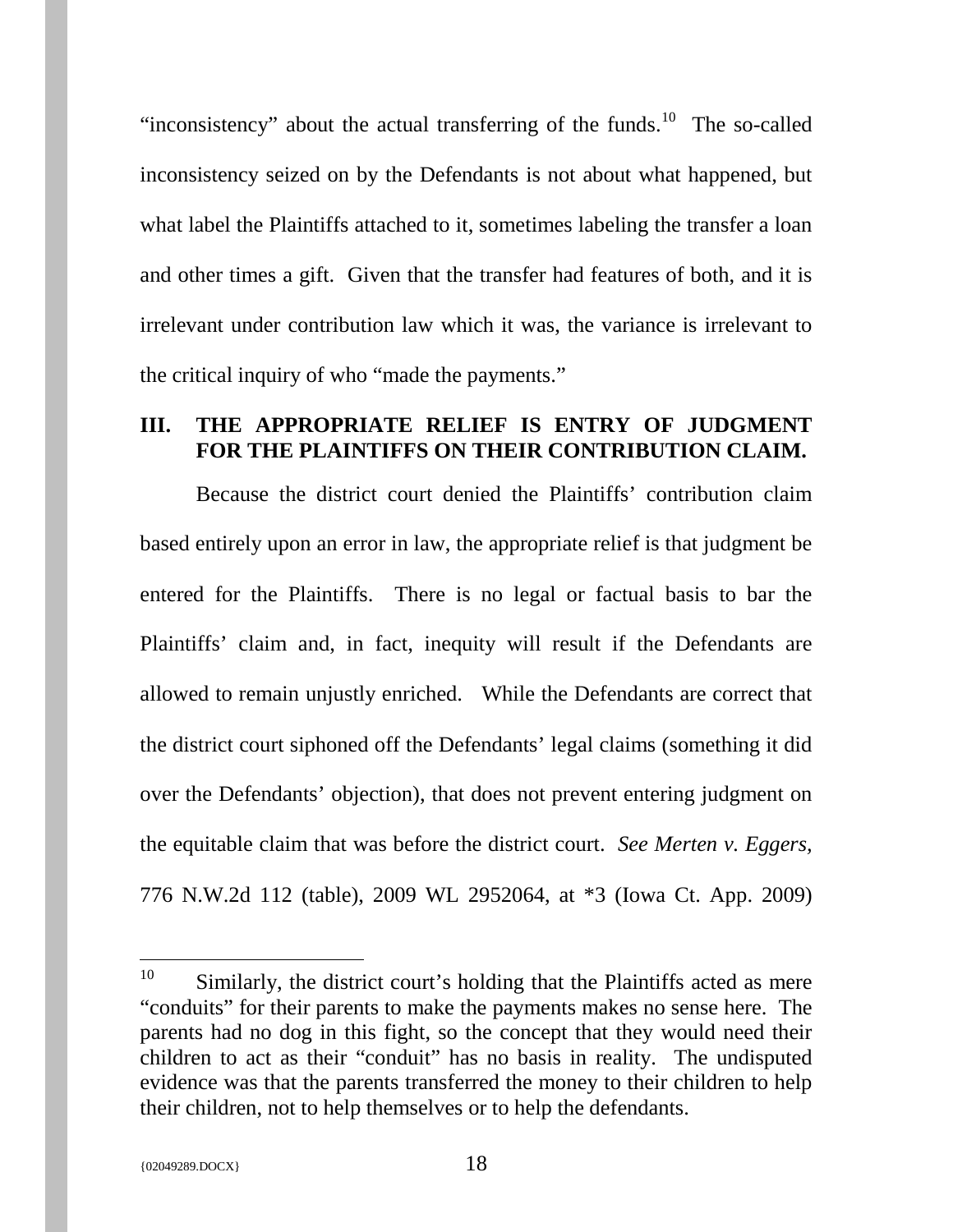(quoting *Fallers v. Hummel,* 151 N.W. 1081, 1083 (Iowa 1915) ("[E]quity, having obtained jurisdiction, will determine all questions material or necessary to the accomplishment of full and complete justice between the parties, even though in doing so it may require passing on some matters ordinarily cognizable at law").

As the district court ruling states, "The present damage claims only become mature if the Shapiro Group is required to pay monies to Wells Fargo, which is the dispositive issue in the Plaintiffs' contribution claim in the present action." App. 288. (citing 11/17/2011 Ruling on Defendant's Motion for Summary Judgment). In this appeal, the Plaintiff simply asks that the Court enter judgment on the only question that was before the district court, which is precisely the relief the Plaintiffs requested in the district court and were entitled to in the district court under a proper reading of contribution law. If Defendants wish to somehow stay collection of that judgment based upon their third-party claims and counterclaims that they will argue should offset that judgment, that matter should be raised in the district court upon remand.

#### **CONCLUSION**

<span id="page-18-1"></span><span id="page-18-0"></span> For these reasons, the Plaintiffs request that this Court reverse the district court's judgment, enter judgment in their favor as set forth in their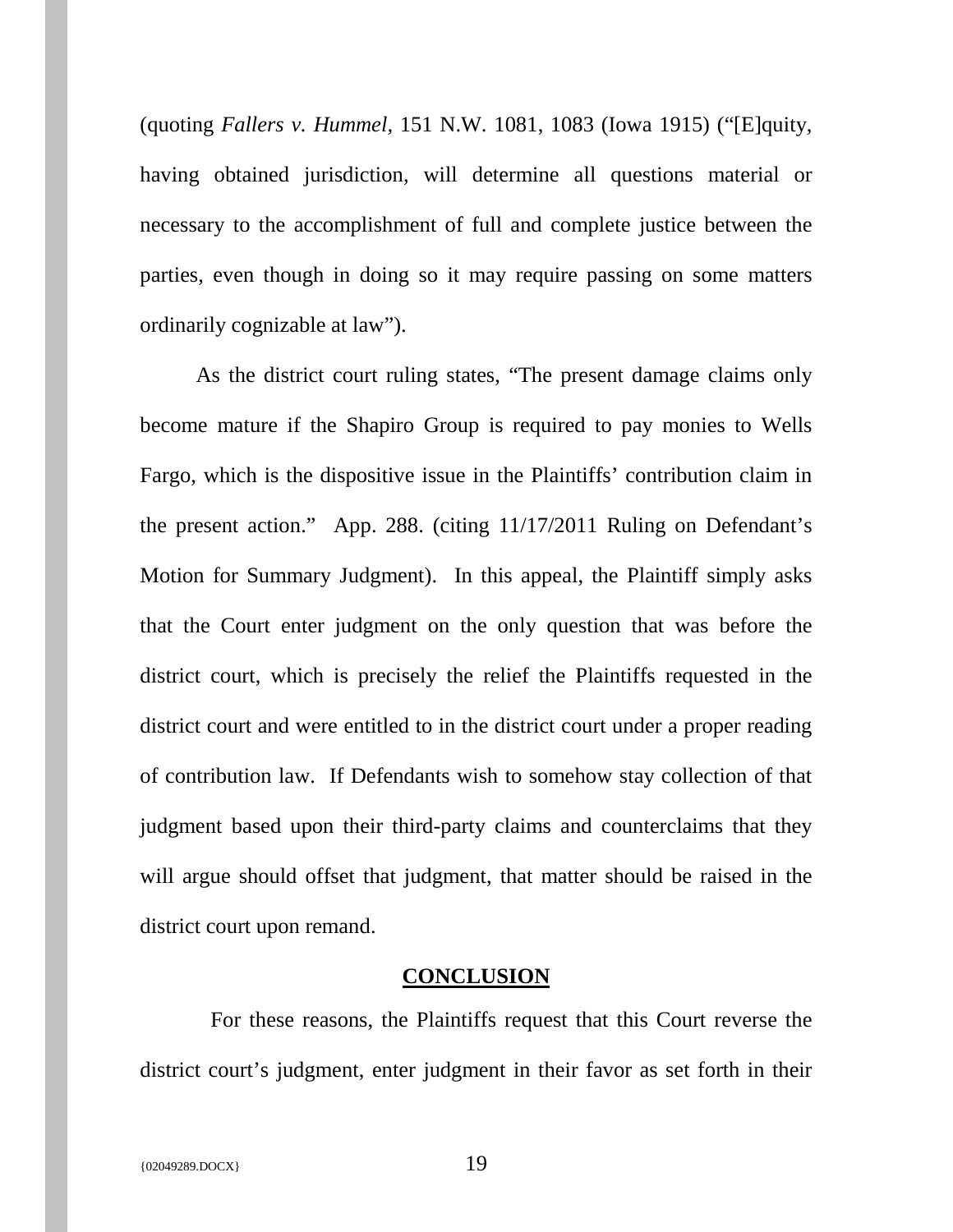opening brief, and remand this case for proceedings on the legal claims asserted by the Defendants.

### THE WEINHARDT LAW FIRM

Dun Moth

By \_\_\_\_\_\_\_\_\_\_\_\_\_\_\_\_\_\_\_\_\_\_\_\_\_\_\_

Mark E. Weinhardt AT0008280 Danielle M. Shelton AT0007184 2600 Grand Avenue, Suite 450 Des Moines, IA 50312 Telephone: (515) 244-3100 mweinhardt@weinhardtlaw.com dshelton@weinhardtlaw.com

ATTORNEYS FOR APPELLANTS